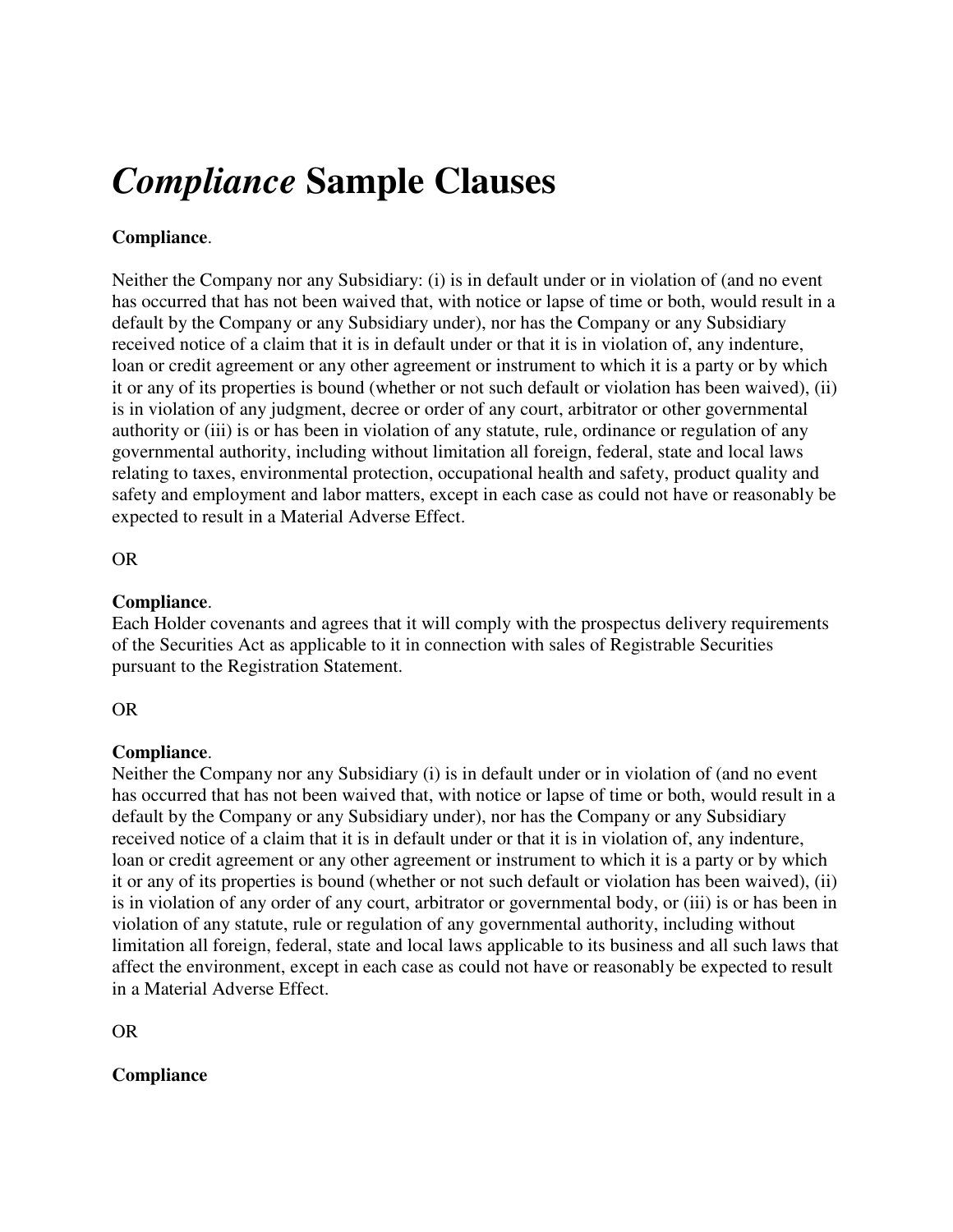During the time when a Prospectus is required to be delivered under the Act, the Company will use all reasonable efforts to comply with all requirements imposed upon it by the Act, the Regulations and the Exchange Act and by the regulations under the Exchange Act, as from time to time in force, so far as necessary to permit the continuance of sales of or dealings in the Public Securities in accordance with the provisions hereof and the Prospectus. If at any time when a Prospectus relating to the Public Securities is required to be delivered under the Act, any event shall have occurred as a result of which, in the opinion of counsel for the Company or counsel for the Underwriters, the Prospectus, as then amended or supplemented, includes an untrue statement of a material fact or omits to state any material fact required to be stated therein or necessary to make the statements therein, in light of the circumstances under which they were made, not misleading, or if it is necessary at any time to amend the Prospectus to comply with the Act, the Company will notify the Representative promptly and prepare and file with the Commission, subject to Section 3.1 hereof, an appropriate amendment or supplement in accordance with Section 10 of the Act.

OR

#### **Compliance**.

 The Company is, or at the Applicable Time and on the Closing Date will be, in material compliance with the provisions of the Sarbanes-Oxley Act applicable to it, and has implemented or will implement such programs and taken reasonable steps to ensure the Companyfuture compliance (not later than the relevant statutory and regulatory deadlines therefor) with all of the material provisions of the Sarbanes-Oxley Act.

OR

#### **Compliance**.

 The Company, subject to Section 3.2.2, shall comply with the requirements of Rule 430A of the Securities Act Regulations, and will notify the Representative promptly, and confirm the notice in writing, (i) when any post-effective amendment to the Registration Statement shall become effective or any amendment or supplement to the Prospectus shall have been filed; (ii) of the receipt of any comments from the Commission; (iii) of any request by the Commission for any amendment to the Registration Statement or any amendment or supplement to the Prospectus or for additional information; (iv) of the issuance by the Commission of any stop order suspending the effectiveness of the Registration Statement or any post-effective amendment or of any order preventing or suspending the use of any Preliminary Prospectus or the Prospectus, or of the suspension of the qualification of the Public Securities and RepresentativeSecurities for offering or sale in any jurisdiction, or of the initiation or threatening of any proceedings for any of such purposes or of any examination pursuant to Section 8(d) or 8(e) of the Securities Act concerning the Registration Statement and (v) if the Company becomes the subject of a proceeding under Section 8A of the Securities Act in connection with the Offering of the Public Securities and Representative Securities. The Company shall effect all filings required under Rule 424(b) of the Securities Act Regulations, in the manner and within the time period required by Rule 424(b) (without reliance on Rule 424(b)(8)), and shall take such steps as it deems necessary to ascertain